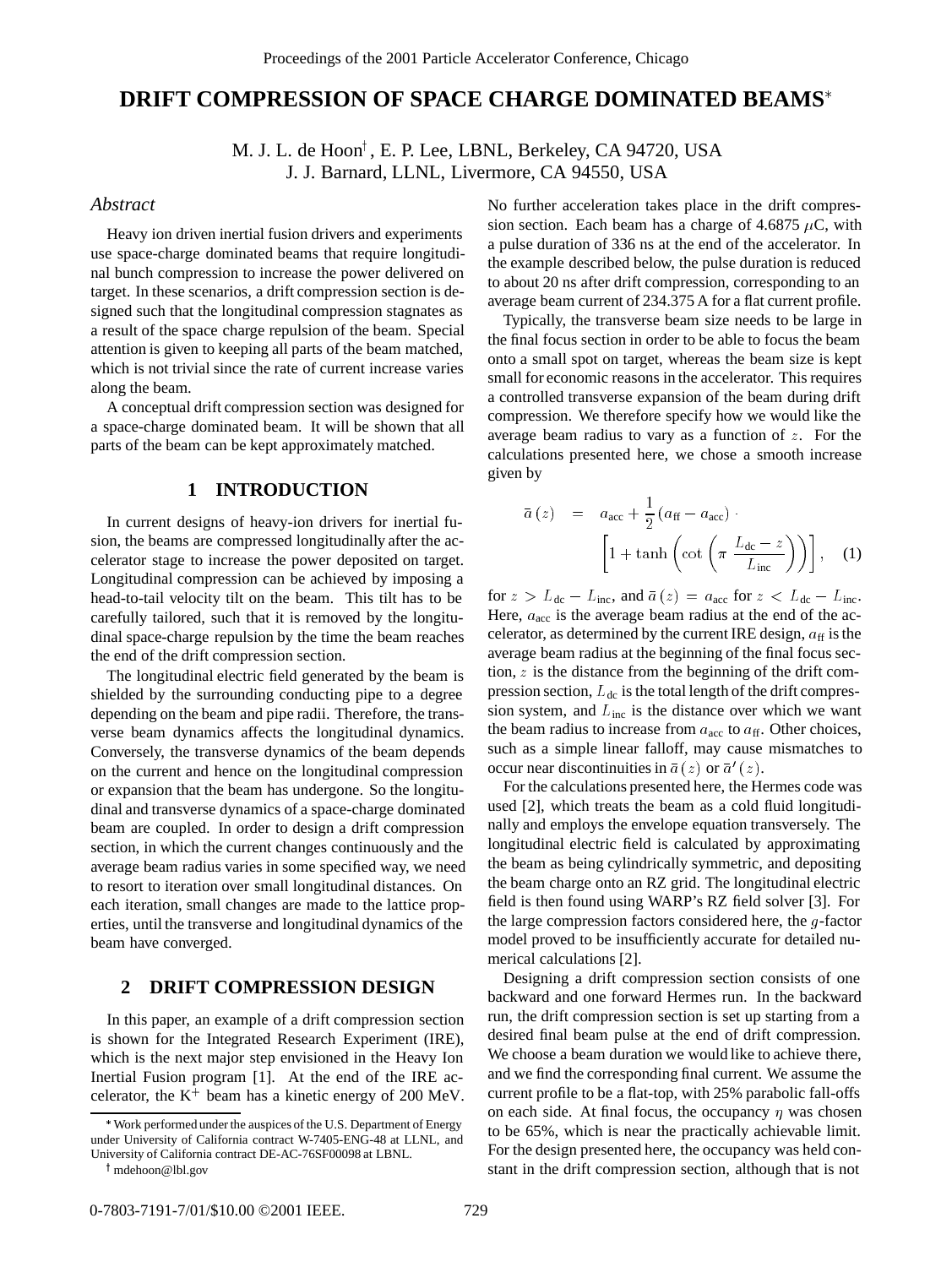a necessary design requirement. The undepressed tune was chosen to be <sup>72</sup> , which is low enough for the beam to be stable. The beam radius at the entrance of the final focus section was chosen to be 6 cm, compared to 1.76 cm at the end of the IRE accelerator. These numerical values allow us to calculate the perveance at final focus and the lattice half period that we would need for a transport lattice, as well as the magnetic field gradient in the quadrupoles of a transport lattice to achieve a tune of <sup>72</sup> .

Next, a large number of lattice half periods of this transport lattice is set up. We initialize a Hermes beam in the last couple of half periods, making sure the entire beam is covered by the lattice. The beam is set up such that its tail is at the center of a drift space. The beam is then matched transversely to the transport lattice.

The beam is simulated backward in time, from the end of the drift compression to the beginning. In order to set up the lattice, we need to iterate over each lattice half period. We first save the parameters of the beam at the beginning of an iteration step. We then run Hermes backwards in time, each time step being negative, until the center of the beam reaches the center of the preceding lattice half period. Since the beam has expanded longitudinally, the current at the beam center has decreased. Therefore, the lattice half period and focusing force of this half period do not exactly correspond to the actual current at the beam center. For the next iteration step, we adjust the half period length and the focusing force by first evaluating from equation (1) the desired average beam radius  $\bar{a}$  at the center of the lattice half period. We then calculate the perveance  $Q$  from the current at the beam center that was found from the previous iteration step, and evaluate the approximate relation [4]

$$
Q\left(\frac{2L}{\bar{a}}\right)^2 \approx 2\left(\cos\sigma - \cos\sigma_0\right),\tag{2}
$$

in which  $\sigma_0 = 72^{\circ}$  and  $\sigma$  are the undepressed and depressed tune respectively, to find the lattice half period <sup>L</sup> for the next iteration step. Since the depressed tune  $\sigma$  is small for space-charge dominated beams, usually we can set  $\cos \sigma = 1$  in this equation. Finally, we use the approximate relation [4]

$$
\cos \sigma_0 \approx 1 - \frac{1}{2} \left( \eta k L^2 \right)^2 \left( 1 - \frac{2}{3} \eta \right),\tag{3}
$$

to find the focusing strength  $k$  of the quadrupoles. The aperture is chosen based on the heuristic

aperture = 
$$
1.25 \times
$$
 maximum beam radius + 5 mm, (4)

allowing a 5 mm clearance for misalignments [5]. Setting up the aperture correctly is crucial, since the magnitude of the longitudinal electric field depends on the shielding effect by the aperture.

Once we know the properties of the lattice half period needed for the next iteration step, we adjust the previous half period, and all other half periods to the left of it, such that its length and quadrupole strength correspond to the

current we found. The Hermes beam is then reloaded from its saved values, and Hermes is again run through this half period. Once the difference between the calculated half period length and the actual half period length is smaller than a given error limit, our solution has converged and the procedure is repeated for the next lattice half period. For the calculations presented here, an error limit of  $1 \times 10^{-9}$  was chosen. The iteration converges quickly, typically taking about six steps for each half period. This procedure is continued until the current at the beam center has reduced to the level at the end of the accelerator. The quadrupoles that have not been used are then removed from the simulation.

### **3 EXAMPLE**

An example drift compression section was designed using  $L_{inc} = 150$  m in equation (1). Figure 1 shows the beam radius at the center of the beam as well as near the beam ends, together with the aperture. Although the procedure outlined above keeps the center of the beam approximately matched, the ends of the beam become mismatched. Mismatches will occur if locally or globally the current increases rapidly compared to a betatron period, preventing the beam from adjusting itself adiabatically. Whereas the current at the beam center increases from 100 A to 200 A in 21.45 m, the current near the ends of the beam increases from 16 A to 32 A over only 8.24 m, which is less than the betatron period of 9.66 m. This results in a severe mismatch near the ends of the beam, as shown in figure 1. The mismatch will be even worse if the final pulse duration or the distance  $L_{inc}$  in equation (1) is reduced.

Note that the mismatch is produced at the end of the drift compression section, where the beam current changes



Figure 1: The transverse beam envelope if the beam is not rematched at the beginning of drift compression.